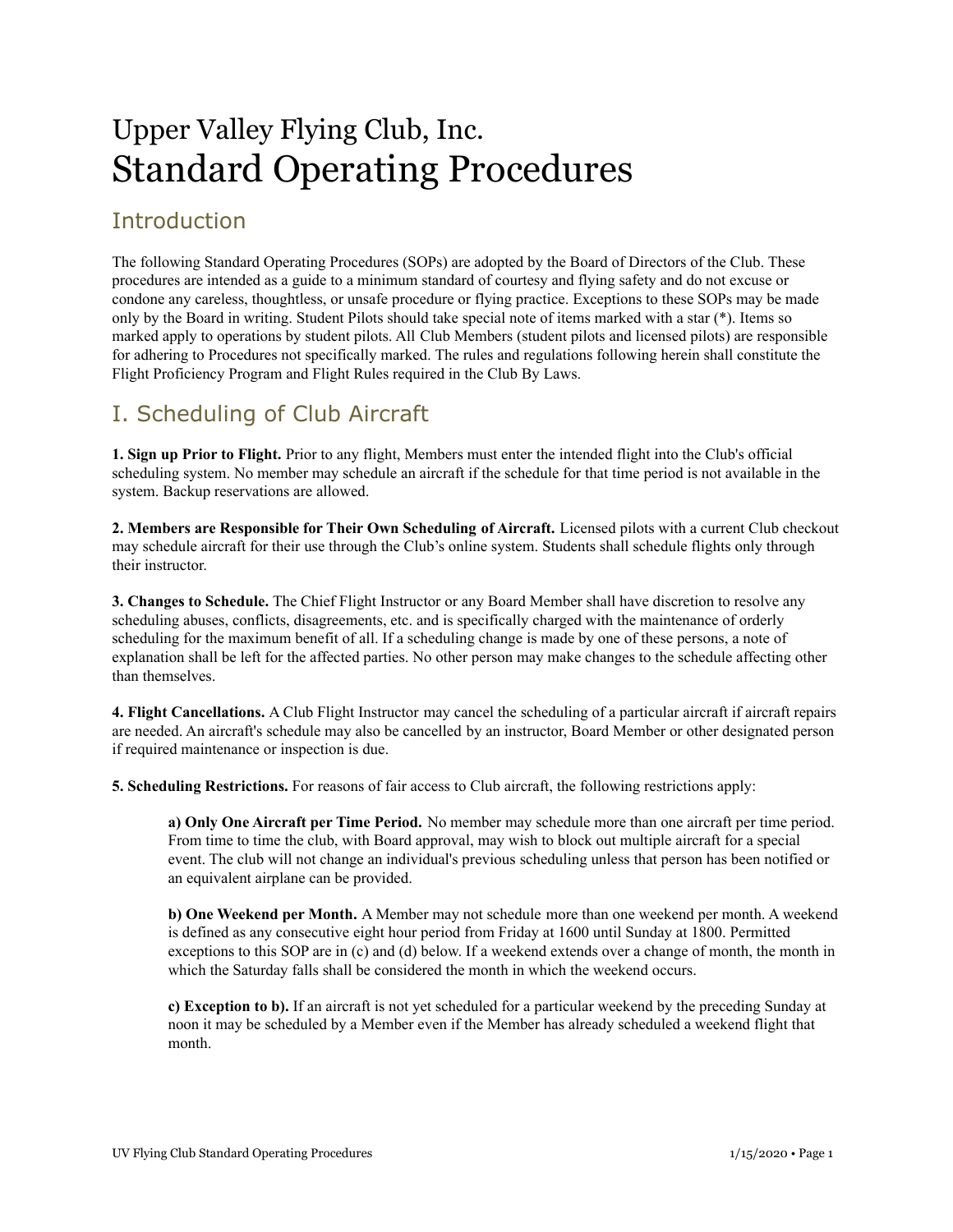**d) Weekend and Length Limitations.** A Member is limited to one weekend scheduling which is greater than four consecutive days every six months. For the purposes of this restriction a weekend is a period of time which includes a Saturday.

**e) Schedule Only Aircraft in Which One Is Checked Out.** Scheduling of an aircraft for other than training flights prior to the completion of required Club checkouts is prohibited.

**f) Restrictions Apply to Use.** The above restrictions apply not only to scheduling, but to actual use as well.

**g) Schedule Limitations.** Members are limited to four outstanding reservations at any one time. Members shall schedule no further than 180 days into the future. The maximum reservation length without approval is 96 hours.

**h) Additional Restrictions as Necessary**. The Board may impose extra scheduling restrictions on aircraft to insure availability for student training. Current scheduling restrictions will be posted via the Club email list and on the Club website.

**6. Scheduling Abuses.** Members are requested not to speculate on aircraft usage and should not schedule unless each scheduled period is fully intended to be flown. "No shows" where weather is not a clear prohibiting factor will be treated as a scheduling abuse and disciplinary action may be taken.

**7. Scheduling by Suspended Members.** Suspended Members forfeit all privileges of Membership. This includes flying and scheduling privileges, and the Member forfeits all existing aircraft reservations.

**8. No-Shows.** When a Member is late taking a scheduled aircraft, and has not informed anyone of the delay, the following guidelines apply. If the aircraft has been scheduled for three hours or less, and that Member is more than 30 minutes late, it will be assumed that they are not going to use the scheduled time, and another Member may schedule and use the aircraft

**9. Notification of Inability to Return Aircraft by Scheduled Time.** In the event that weather, mechanical, or other unforeseen difficulties prevent a Member from returning to Lebanon Airport within 30 minutes of the time for which the aircraft had been scheduled to return, the Member flying the aircraft will contact the Chief Flight Instructor or a Board Member with full details. Phone contact is required as soon as practical, but in any case on the same day. A Member is responsible for an aircraft until it is returned to its home base. Under no circumstances may a Member leave an aircraft elsewhere without first securing specific permission to do so from a member of the Board.

### II. Check Out Procedures and Expectations

**1. Proficiency Checks** A member who holds a private pilot or higher certificate with an airplane rating may act as pilot-in-command of a Club airplane only if all the following conditions are met:

#### *Conditions for Pilot In Command*

**a) Type.** The Member must have satisfactorily completed a Club Proficiency Check in the model of airplane to be flown.

**b) Proficiency.** Within the preceding 12 calendar months, the Member must have satisfactorily completed a Club Proficiency Check in an airplane of a complexity level equal to or higher than that of the airplane to be flown.

**c) IFR.** For flight under Instrument Flight Rules (IFR) or in Instrument Meteorological Conditions (IMC), the Club Proficiency Check must include an Instrument Proficiency Check in addition to the VFR check.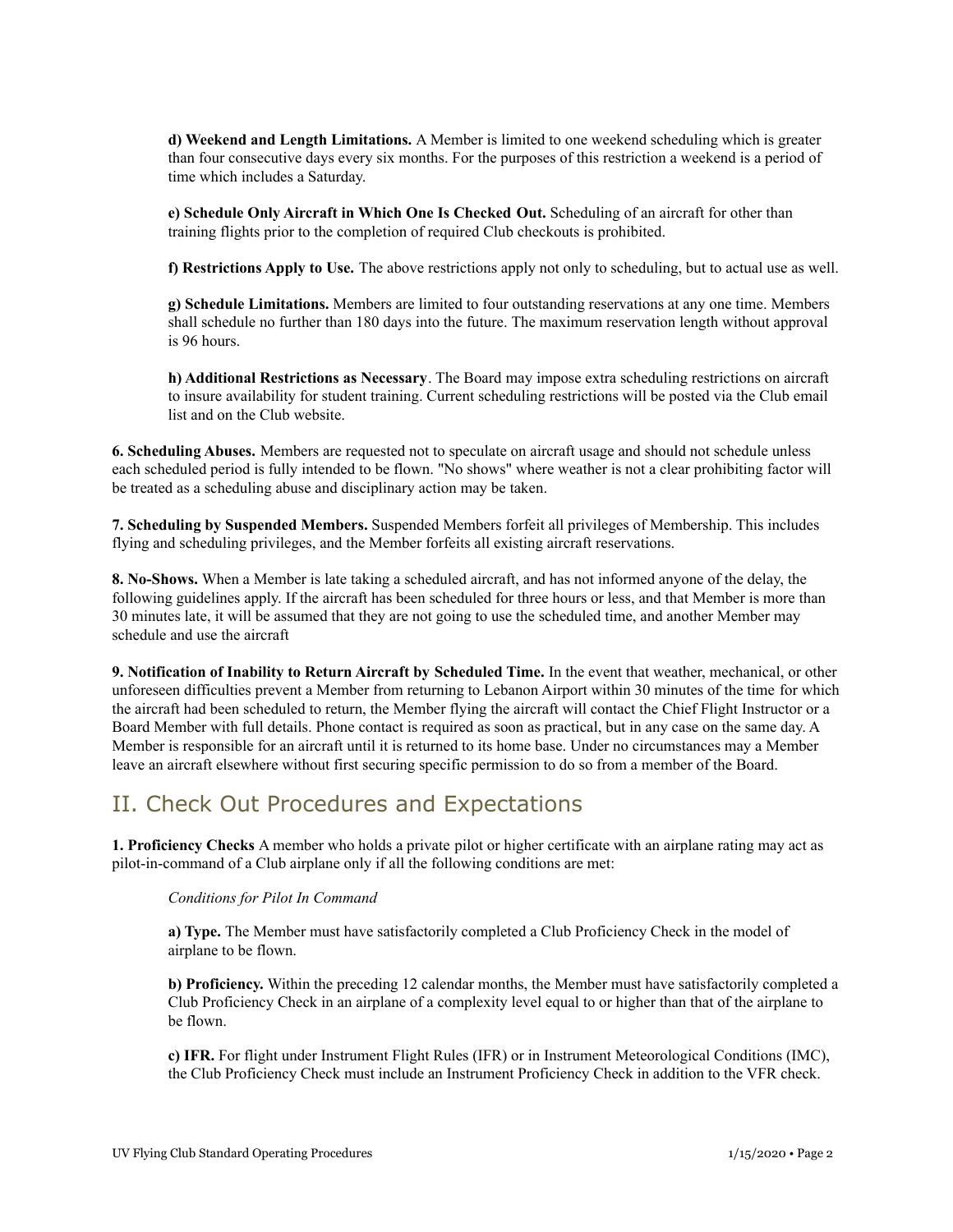**d) Stipulations of Club Proficiency Check.** A Club Proficiency Check must be conducted in a Club airplane by a Club Flight Instructor. It may serve as the flight portion of the FAR-required Flight Review. Requirements of the Club Proficiency Check are specified in Club Proficiency Check Form. The Club Instructor conducting the check will certify that each applicable listed operation has been satisfactorily completed by initialing the applicable line on the Club Proficiency Check Form. Completed forms shall be maintained by the Chief Flight Instructor.

**e) Club Proficiency Checks for Instrument Rated Pilots.** If the Member holds an instrument rating, the Check includes pilot operations required to demonstrate instrument proficiency. These operations, which are identified on the form by IPC, constitute an Instrument Proficiency Check as provided by FAR 61.57 (e).

**f) Night Flight Recency**. A Pilot must have made 3 landings, and 3 takeoffs, at night within the last 90 days, to operate club aircraft at night., as provided by FAR 61.57 (a). (Note: Night recency does not qualify as day recency; they are separate recensies, per FAA.)

**2. Only Qualified Members Fly Club Aircraft.** No Member may permit a non-Member to fly a Club aircraft or permit a Member not qualified in a particular aircraft type to fly an aircraft of that type while it is in his/ her custody.

**3. Fly from Right Seat Only if Authorized.** No Member may pilot an aircraft from the right seat unless she/he is a Club Flight Instructor or has been authorized to do so by the Chief Flight Instructor.

**4. No FAR Violations.** The Club adopts and enforces all Federal Aviation Regulations (FARs) and local field practices. It is each Member's responsibility to assure that no FARs are violated and that no local rules are ignored while a Club aircraft is in his/her custody.

**5. No Flight Within 12 Hours of Alcohol Consumption.** No Club Member shall perform any pilot duties in any aircraft within 12 hours after consuming any quantity of alcohol.

**\* 6. Students Can Not Carry Passengers.** No student pilot may operate a Club aircraft with anyone else aboard other than a Club Flight Instructor.

**\* 7. Recency Requirement for Student Solo.** Student pilots who have not logged one hour of solo flight time within the preceding 30 days may not solo in Club aircraft until additional dual instruction by a Club Flight Instructor has been completed.

**8. Recency Requirement for All Pilots.** Any pilot who has not logged one hour of flight time within 60 days must be checked out by a Club Flight Instructor before flying Club aircraft, with a minimum of three takeoffs and three landings.

**9. Responsibility for Costs Incurred in Returning Club Aircraft to Base.** Members are expected to cooperate in facilitating the repair and return of Club aircraft to base. Expenses incurred by Members due to maintenance problems in excess of \$500 will not be reimbursed unless authorized in advance by a Club Director. Expenses incurred by Members due to weather delays will not be reimbursed. If delayed by weather, it is expected that the Member will arrange to have the aircraft returned to base as soon as weather permits. If the Member is unable to personally return the aircraft, the Member is responsible for all costs associated with having the aircraft returned to base in a timely manner.

**10. No Smoking In or Near Club Aircraft.** Club pilots will not smoke while inside any Club aircraft or within 50 feet of a Club aircraft, and will see to it that their passengers or guests observe the same rule. This is intended to promote fire safety, to preserve gyroscopic instruments from damage due to smoke particles, to protect aircraft interiors, and as a courtesy to other aircraft users.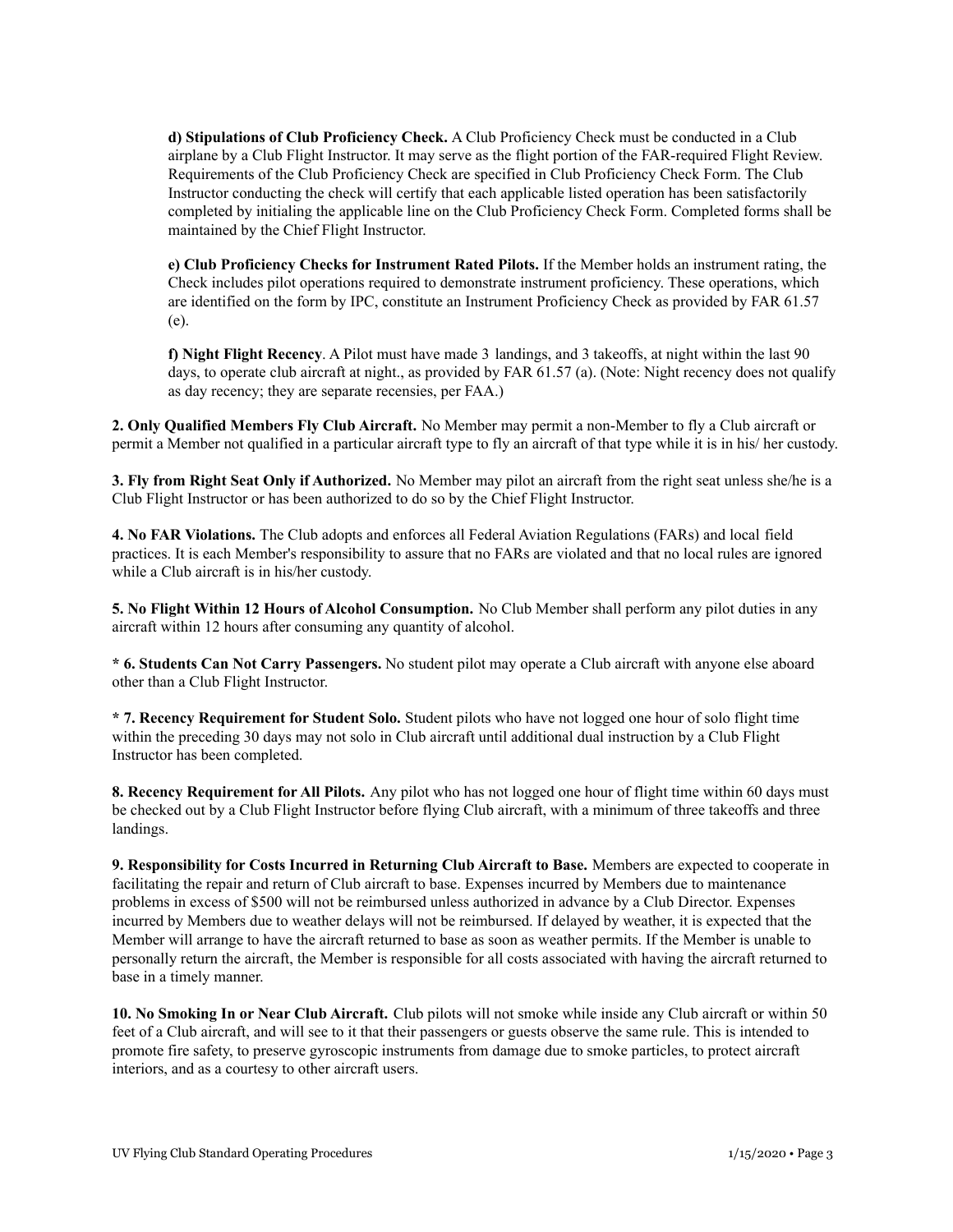# III. Immediate Completion of Aircraft Check-In Procedure

**1**. Upon the termination of each flight, Members shall complete a log entry in the aircraft paper log accurately representing the flight by filling out all required fields. If returning early, Members are requested to notify other members via the online reservation system.

# IV. Responsibility for Aircraft Charges

1. All charges (tie-downs, landing fees, etc.) incurred away from base airport will be paid for by the Member. Fuel and oil purchases will be credited to the Member's account upon presentation of appropriate receipts. Fuel shall be reimbursed based on gallons purchased and at the Club rate, not the actual amount paid. The member is responsible for the cost of any actual tachometer time. *Should the flight be terminated early due to mechanical or* any other reason, the member is still responsible for the cost of the time reflected by the tachometer.

**2. Member Accounts Must be Kept Current.** Members should understand (as detailed in the Club By-Laws) that all accounts with the Club must be kept current. At no time should a Member have an outstanding balance with the Club. The Board may impose a fine or take other appropriate disciplinary action with regard to a Member who continues to fly Club aircraft when she/he is in arrears to the Club.

**3. Minimum Daily Rental Charge.** A Member must pay one hour rental (minimum) for each full day a Club aircraft is checked out. A full day is a period in excess of 8 hours within a 24 hour period. This daily minimum is not applicable if a delay in returning the aircraft to home base is due to mechanical difficulties; the daily minimum is applicable if the delay is due to weather. Club Members are specifically requested not to fly in weather below their personal minimums. Reasonable waiver appeals of this daily minimum charge may be requested in writing to the Board.

# V. Flight Planning and Weather Minima

**1. Navigation Charts Required for all Non-Local Flights.** For all flights away from the immediate airport traffic area or the practice area, the pilot must have the appropriate navigation charts for the area of flight.

**2. Weight and Balance.** Overloading of aircraft is prohibited. It is the responsibility of each Member to know and abide by the authorized loading requirements and weight-and-balance limits of the aircraft to be flown.

**3. Fuel Reserves.** One hour of fuel reserve is required for both local and cross-country flights in Club aircraft. No flight in a Club aircraft may be initiated where preflight planning would indicate that less than one hour of fuel at normal cruise settings would remain in the tanks upon arrival at the destination or the alternate via the destination, if an alternate is required. Landing with less than one hour of fuel on board may result in disciplinary action. On cross-country flights, all pilots are required to perform enroute calculations to determine actual ground speed and fuel consumption to ensure that Club fuel reserve requirements will be met upon landing, i.e., no pilot may fly into fuel reserves.

**\* 4. Student Fuel Reserves.** Student pilots may not initiate a flight in a Club aircraft where preflight planning would indicate any landing with less than two hours of fuel.

**\* 5. Student Solo Cross-Country Requirements.** For all cross-country student solo flights, a student pilot must: a) have specific review and permission from a Club Flight Instructor for that particular flight; b) file an FAA flight plan; c) start with full tanks (no less than to the tabs) and return with no less than two hours of fuel

**6. Weather Information.** Before the initiation of any cross country flight, Members are required to have secured up-to-date weather information covering the proposed route of flight and alternates.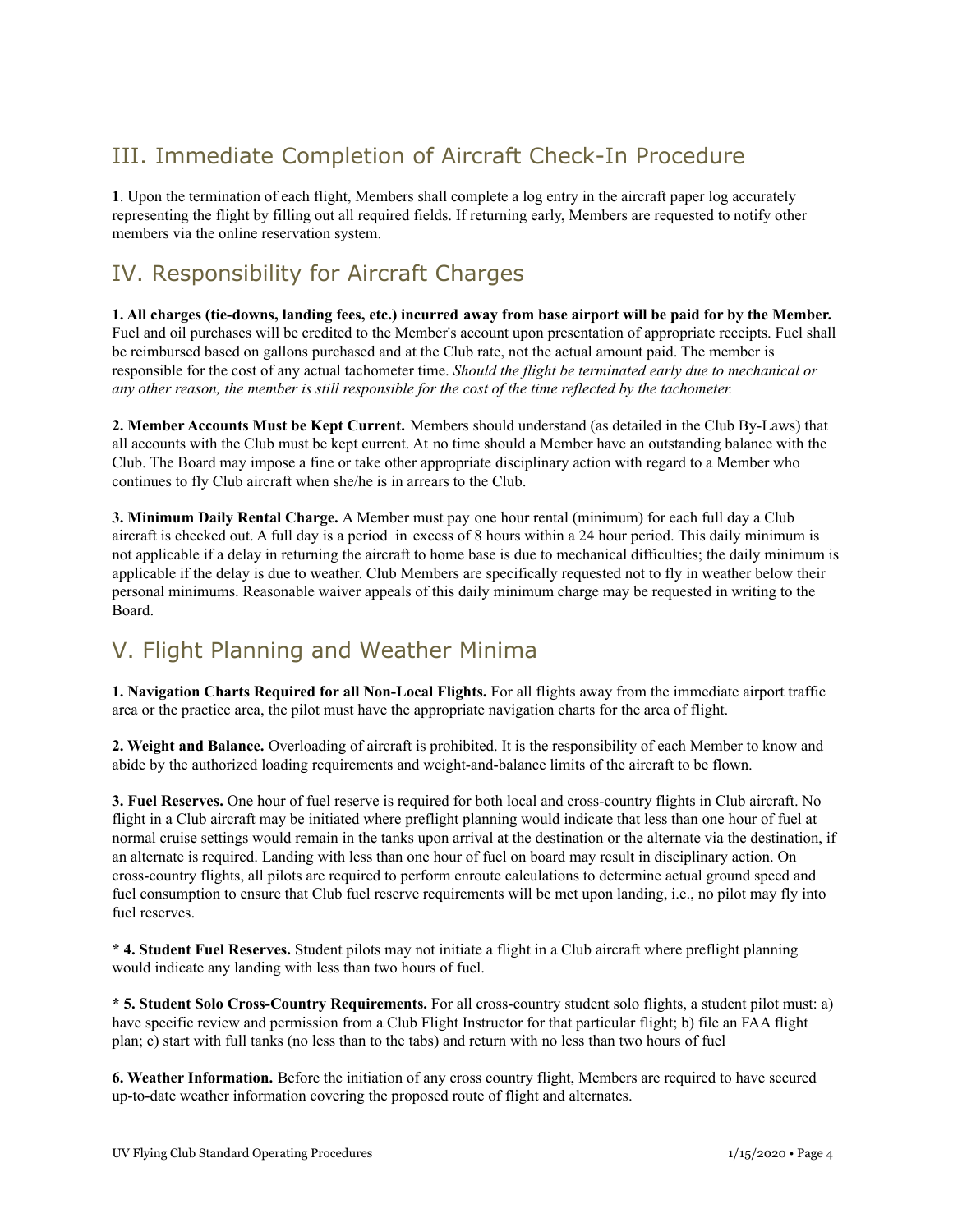**7. Refuel After Flight.** (When fuel service is available). Upon return to Lebanon Airport the pilot shall have the airplane refueled to the tabs, in the absence of a special request by the next pilot scheduled to fly the airplane.

### VI. Inspections of Aircraft, Reporting Discrepancies, and Accident Policy and Procedures

#### **1. Preflight Checks**

**a) Preflight Inspections.** Members who are to act as Pilot-in Command of a Club aircraft are required to carefully and methodically make a preflight inspection of the aircraft. If a discrepancy is discovered which would in any way compromise the safety of the intended flight or be in violation or FARs if flown, the aircraft may not be flown. The Pilot In Command Club Member accepts complete responsibility for assuring that the aircraft for the proposed flight is airworthy, legal, and safe in all regards.

**b) Engine Run-Up.** The flight must not be initiated unless an engine run-up indicates that the engine is running properly and developing full power at takeoff and all required associated systems are operating normally. All flight instruments which are required for the flight must be checked and operating normally.

**c) Member Responsibility for Airworthiness**. By initiating a flight in a Club aircraft, the pilot is declaring that they have complied with the provisions of this Standard Operating Procedure and has inspected the aircraft per Club Flight Standards.

**2. Post-Flight Tie Down.** Upon completion of any flight, Members are responsible for assuring that the aircraft is properly secured with gust locks, pitot cover, wheel chocks, tie down lines and window shades or aircraft cover in place. When away from Lebanon Airport, Members must insure availability of tie-downs or carry their own tie-down equipment. If returning to Lebanon and there is an immediate following flight, Members shall contact the pilot or instructor of the following flight and, if requested, park the aircraft in an empty tie down and chock the aircraft rather than in the hangar.

**3. Squawking Airworthiness Discrepancies.** If a discrepancy is noticed, either by inspection or while using an aircraft, it is required that the discrepancy be noted in the aircraft logbook, the Club online reservation system, and by phone, text or email notice to the Maintenance Officer, Chief Flight Instructor, or any Board member, and the next scheduled Pilot for that aircraft should be made immediately. If the discrepancy is of such a nature that the safety of the flight would in any way be compromised (especially for a relatively inexperienced student pilot) notes should be made in an obvious fashion and the aircraft "DO NOT FLY" card (located in the aircraft notebook) should be placed on the pilot seat to warn others.

### VII. Aircraft Repairs

1. No repairs are to be permitted on any Club aircraft without specific approval from the owner of the **aircraft or a Member of the Board.** This policy also applies to any repair which might appear to be needed while the aircraft is away from Lebanon Airport, on a cross-country flight. All such repairs must be accompanied by an appropriate logbook entry that can be inserted into the aircraft's logbook (sticker or printed paper sheet). Repairs and maintenance must be performed by or directly supervised by a certified A&P mechanic. Adding oil or brake fluid, checking tire pressure, servicing the battery, and tightening cowl fasteners are not considered repairs. Under no circumstances should a Member leave an aircraft away from Lebanon Airport without having first contacted a Board Member.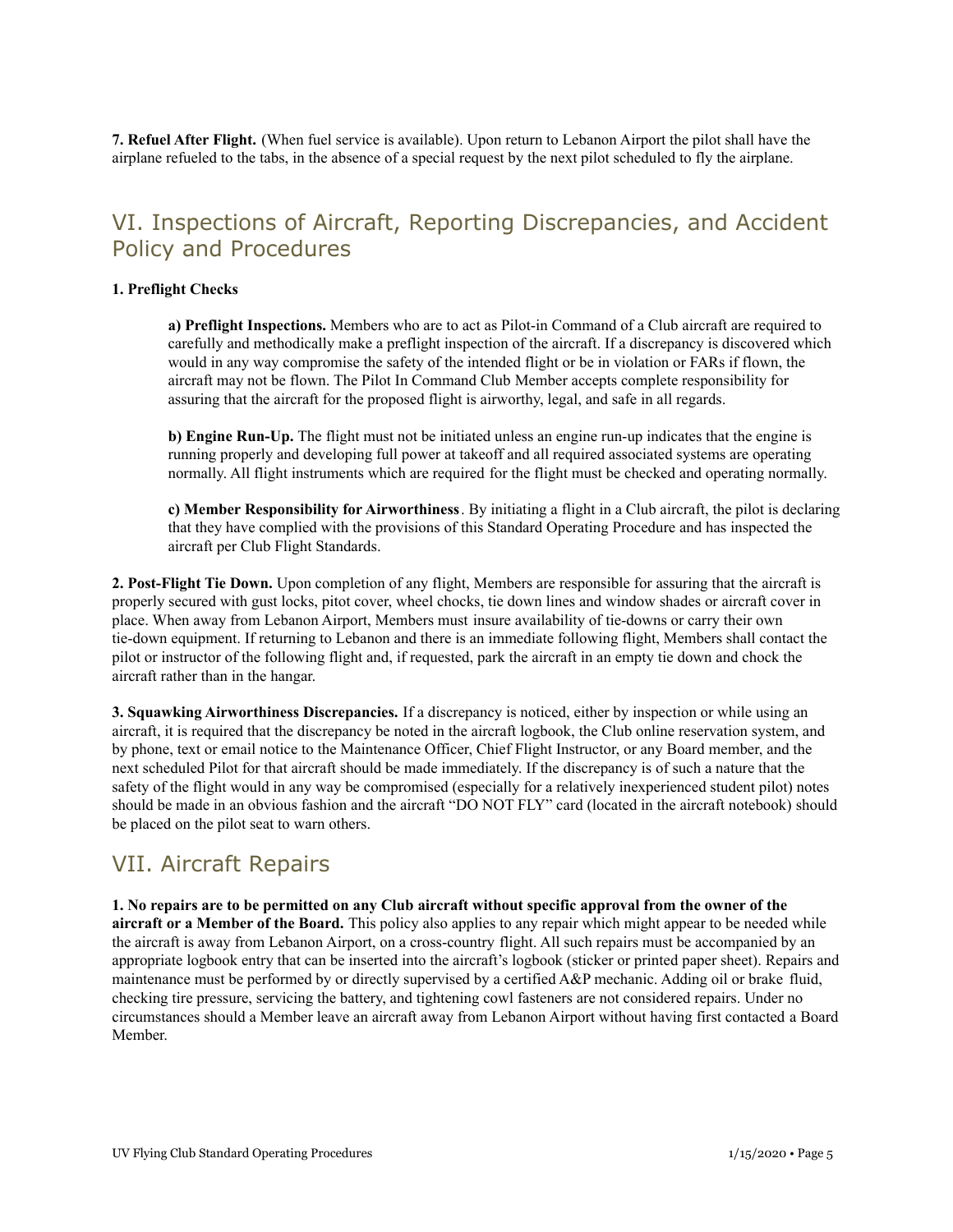# VIII. Accident Policy

**1. All members should be familiar with the Club policy regarding accidents or incidents involving Club aircraft.** Club Accident policy is to accomplish all actions required by safety considerations and to comply with all legal responsibilities as required.

**2. Accident or Incident Procedure** The following procedures are the basic actions which must be taken in case of an accident or incident involving Club aircraft. a) Secure the aircraft. b) Administer first aid if immediately necessary. c) Notify local authorities only if required. d) Notify Club authorities (Always required.) e) Assist Club authorities in notifying the FAA and/or National Transportation Safety Board (NTSB) if required. f) Make no statements to anyone other than Club officials regarding an accident or incident unless legally required to do so.

### IX. FAA Inquiries

In the event that a representative of the FAA or other government agency requests information regarding the pilot of a Club aircraft, the Club will disclose to the representative the name, telephone number, address, and e-mail address for the pilot shown on the schedule as having custody of the aircraft at the time in question. The person making this disclosure will also indicate that under Club policy, the person who scheduled the aircraft was not necessarily the pilot in command of the aircraft in question, for example, if multiple Club pilots were flying together. Such disclosures shall only be made by a Club Officer, the Chief Flight Instructor, or legal counsel representing the Club. Each member by scheduling a Club aircraft consents to such disclosures. The Club will notify the member that it has disclosed this information to the government agency, unless in the opinion of the person making the disclosure that this is not permitted by law. If a Club member, not an Officer or Chief Flight Instructor, receives an inquiry from the FAA or other government agency regarding the pilot of a Club aircraft, he or she will take a message from the representative and refer the matter to a Club Officer or the Chief Flight Instructor.

### X. Authorized Use of Club Aircraft

**1. No Use of Club Aircraft for Commercial Purposes** Club aircraft shall not be used by Members for commercial purposes. No Member may offer transportation of a third party for compensation, although a Member may accept reimbursement for actual flight costs if used in connection with his/her business. Particular care must be taken that any flying of Club aircraft cannot be construed as a charter operation or a commercial service.

**2. Landings Only at Airports** Except in an actual emergency, no landings shall be made on any area not recognized as an airport (i.e. listed on charts, having hangars, having other aircraft based there, having a wind indicator, or other such indications of regular use as an airport) unless specific approval has been secured from the Board or the Chief Flight Instructor in advance.

**3. No Acrobatic Maneuvers Without Club Flight Instructor** No acrobatic maneuver, including spins, is authorized.

**4. Radical Bank or Pitch Maneuver Restrictions** No steep turns, stalls, spins, minimum controllable airspeed (Vmc) or any maneuver which exceeds 45 degree bank or 20 degree pitch may be initiated which would result in return to straight-and-level flight at an altitude below 2000 feet AGL.

**5. Low Flight Restrictions** Except for the purposes of takeoff or landing or conducting a published instrument approach, or for dual instruction with a Club flight instructor of a maneuver which is part of a training curriculum, or practice of simulated emergency landings. Club aircraft shall not be flown less than 500 feet AGL or less than 1,000 feet above the highest obstruction within 1 nm of the flight path. Specific prohibitions include, but are not limited to flight below these minimum altitudes for photography, ground observation, signaling, or "buzzing." When practicing ground reference maneuvers, no building, dwelling, or vehicle may be used as a reference nor may the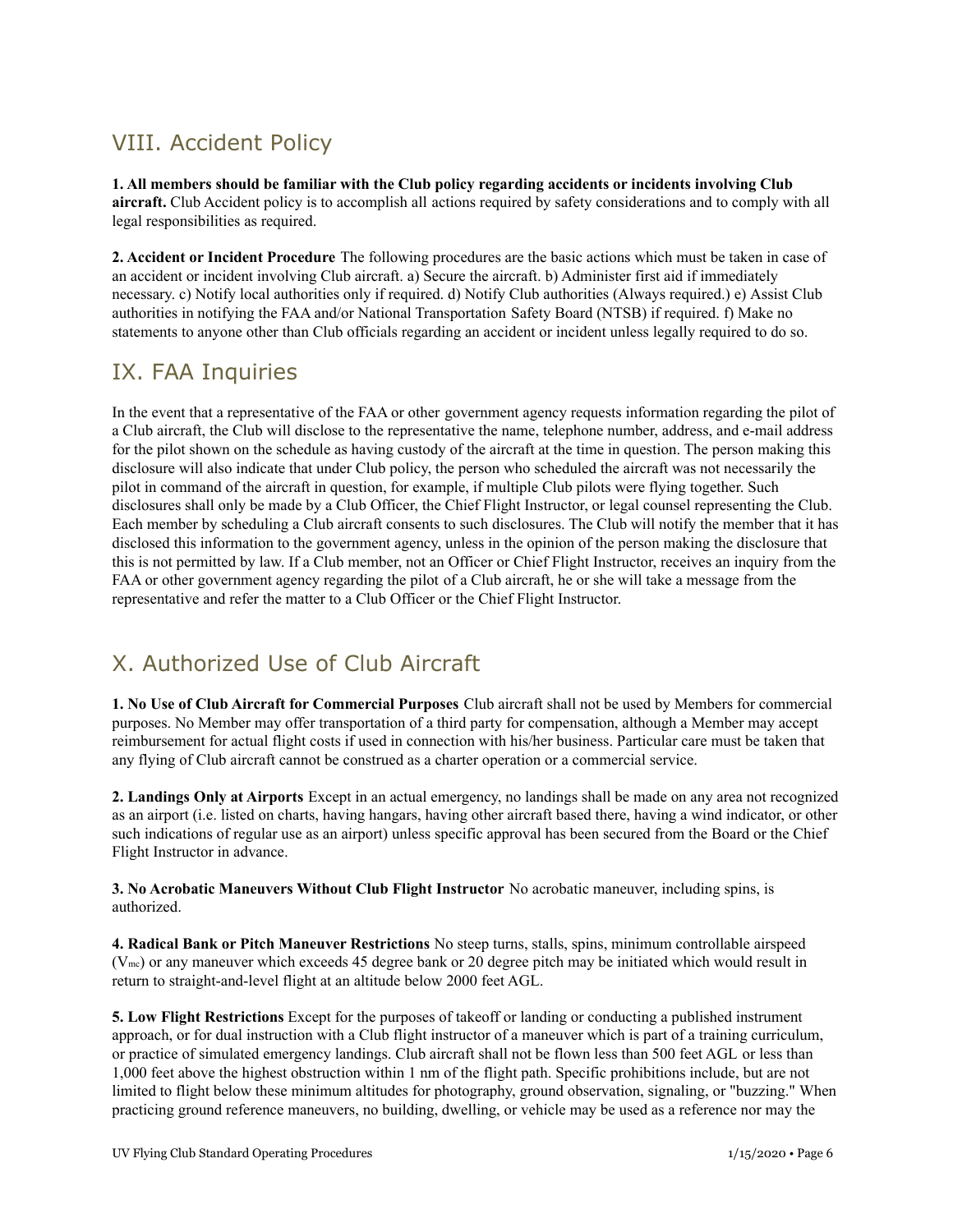altitude be less than 600 feet above the highest obstruction within 1 nm. Caution must be exercised with regard to obstacles, towers, power lines, and high terrain; and a vigilant traffic scan maintained.

**6. Runway Length Requirements** Landing on a runway shorter than 2,500 feet is prohibited in Club aircraft unless specific permission has been granted by the Chief Flight Instructor or the Board of Directors. Should either published Club policy or the owner's manual for a particular aircraft state a longer minimum runway length requirement, that will be the minimum allowed runway length for that aircraft.

**7. Unpaved Runway Restrictions** Landings and takeoffs on unpaved runways are not authorized.

**8. Formation Flight** Unless otherwise specifically approved by the Chief Flight Instructor or the Board, close formation flight in Club aircraft is strictly prohibited.

**9. Flights outside the United States** Flights by the club aircraft outside the contiguous 48 continental United States ("International Flight") are only permitted when authorized by the Board of Directors or its designee in the Board's discretion. A member may request authorization for an International Flight, which the board may authorize after consultation with the Member and the Club's insurance carrier as well as considering such other factors as the Board may deem appropriate. The Board may impose conditions on approval, such as the Member pay incremental cost of insurance coverage.

# XI. Instructing in Club Aircraft: Instructional Policies and Fees

#### **1. Flight Instruction Given Only by Active Club Flight Instructors**

a) No person may give flight instruction in a Club aircraft unless they are a certificated Flight Instructor with a current rating and has been approved and designated as a Club Flight Instructor by the Board. Such approval and designation may be withdrawn by the Board at any time.

b) The Chief Flight Instructor with the concurrence of two Board members may approve and designate a Club Flight Instructor subject to review by the Board.

c) Using guidelines set by the Board and subject to their review, the Chief Flight Instructor will establish the status of Club Instructors as Active or Inactive, and Full Time or Part Time. Only Active Instructors may give instruction in Club aircraft.

d) The approval and status of all Club Instructors will be reviewed each annual meeting by the Board.

e) Club Instructors are not employees of the Club but are members who function as independent contractors when giving instruction and must carry their own liability insurance.

**2. Active Club Instructor Status** a) Club Instructors may be placed on active status by the Board, or by the Chief Flight Instructor, subject to Board review.

**3. Inactive Club Instructor Status** Inactive Club Instructors may not instruct in Club aircraft until such time as they have been placed on active status by the Board or the Chief Flight Instructor.

**4. Flight Instruction Only to Club Members** No Member may give flight instruction in a Club aircraft to a non-Member.

**5. Flight Instruction Received Only From Club Flight Instructors** No Member shall receive flight instruction in Club aircraft from a flight instructor except those designated as a Club Flight Instructor.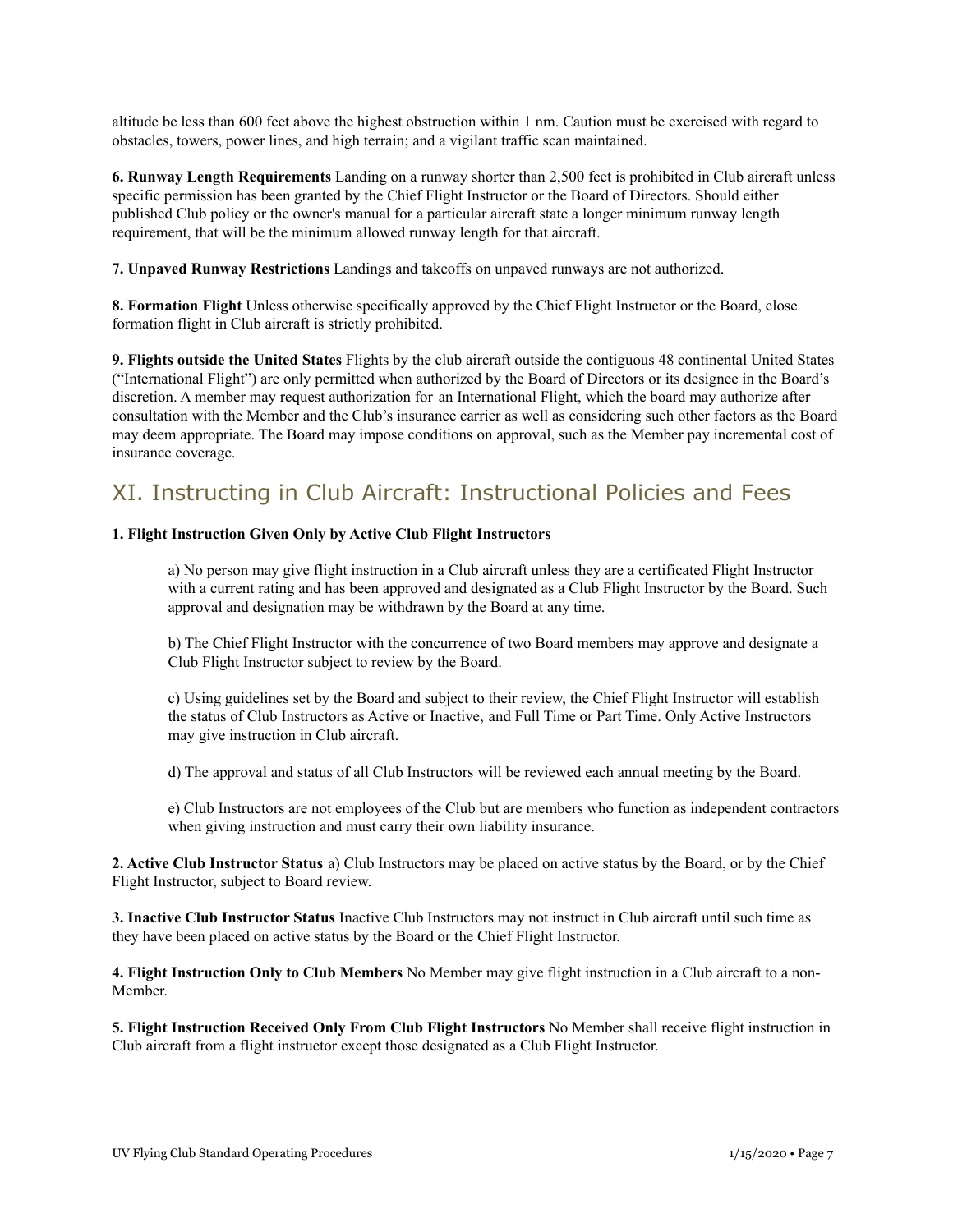# XII. Expectation of Instructors

All instructors agree to:

a) Maintain a positive and cooperative approach toward Club members, airport personnel and the general public.

b) Treat all students and other Club members courteously and meet scheduled appointments punctually.

c) Maintain a professional appearance and demeanor at all times when acting as flight instructor, while at the airport or Club functions, and when appearing in the role of Club instructor at any public function.

d) Maintain safe aviation practices at all times including adherence to all FAA, airport, and Club regulations and procedures.

e) Be fully familiar with Club SOPs and Flight Standards and train to these standards.

f) Avoid FAR Part 135 commercial activities or the appearance of such activities with Club aircraft or members.

g) Attend flight instructor meetings called by the Chief Flight Instructor.

h) Cancel scheduled student training sessions only for good cause and with as much advance notice as possible.

i) Assist students in making arrangements for signoffs by another instructor for cross-country flights that may occur when the instructor will be unavailable.

j) Complete member training records required by the Club for all instruction in a timely manner.

k) Notify the Chief Flight Instructor or a member of the Safety Committee of any concerns regarding unsafe flight operations by any Club member.

### XIII. Club Flight Standards

**1. Adherence to Club SOPs.** All Club Members are expected to have knowledge of and adhere to the Club Standard Operating Procedures (SOPs). Standards deemed in the SOPs regarding scheduling, weather minimums, minimum field lengths, fuel reserve requirements, and local practices should be evident in the pilot's preflight planning.

**2. Knowledge of Aircraft Flown.** Club pilots are expected to have adequate knowledge of the aircraft flown by them. Instructors are expected to assure knowledge of appropriate V-speeds, aircraft servicing requirements, emergency procedures, and performance capabilities of the aircraft for all check-outs and for flight training courses.

**3. Preflight Inspection.** Preflight inspection of the aircraft should be carefully completed by checking each of the following items (in addition to other items which are necessary for the particular type of aircraft): a) Proper documents, manual, checklist, and weight and balance data on board. b) Review of any outstanding discrepancies (squawk book, status board). c) All necessary equipment on board (microphone, fire extinguisher, flashlight, etc.) and control locks removed. d) Indicated fuel quantity adequate for the flight including reserves required by Club SOPs. e) Fuel tank sumps and other applicable fuel sumps drained and checked for absence of water and contaminants and for proper fuel type. f) Landing gear, gear doors, and brakes checked for any signs of damage or wear which would compromise flight safety. Check for correct function of brakes. Check nose gear steering and shimmy damper. g) Check for contamination of pitot probe and static ports and drain if needed. h) Check engine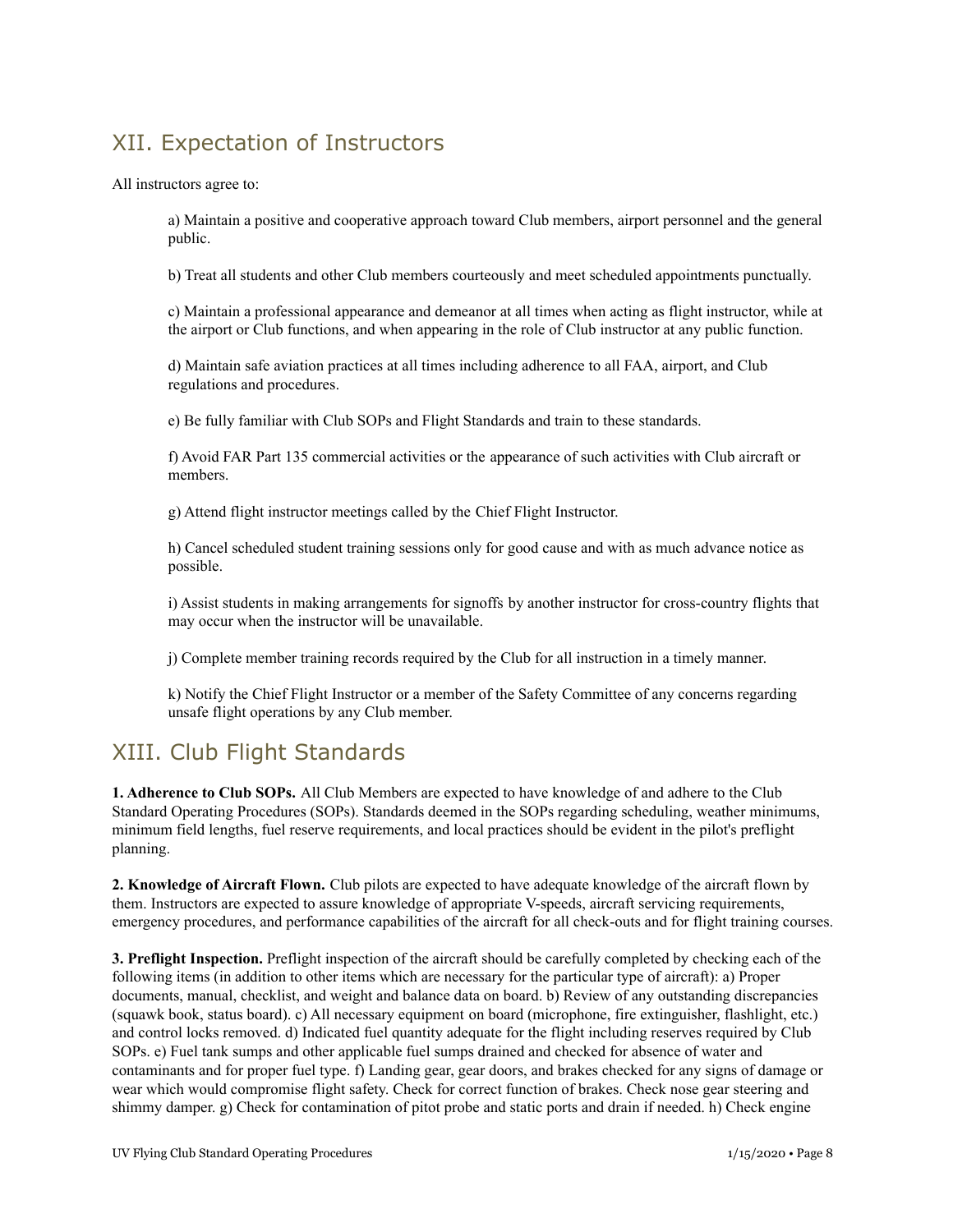compartment(s) for any signs of oil leakage, fire damage, or loose connections which would compromise flight safety. i) Check oil dipstick for proper oil quantity and secure stick. j) Check propeller(s) for looseness, bends, cracks, nicks, or oil leakage which would compromise flight safety. k) Check alternator belts for correct tension and check (to the extent possible) other charging system components (including the battery if necessary). l) Check all control surfaces for proper movement and actuator security and function. m) Check all antennas for security. n) Visually check fuel quantity in each tank and assure proper fuel cap security. o) Check for entry door security and latching and check all windows. p) Check that seat latches on seats to be occupied function properly and hold securely and that associated seat belts function properly. q) Check that all cockpit controls and instruments function properly. r) Check the aircraft to assure that all chocks and tiedowns have been removed. s) Check all exterior surfaces of the aircraft for any signs of damage or mechanical failure and that they are clear of frost, ice and snow.

**4. Cold Weather Operations.** The following shall apply when when outside air temperature is below 40 degrees F. Members shall follow manufacturer cold weather operating recommendations. No Club aircraft shall be flown without adequately pre-heating the engine(s). Should an aircraft not be preheated, flights shall be postponed until the engine is properly pre-heated or canceled. Upon return of aircraft, Members shall ensure engine heaters are plugged in and properly configured.

**5. Use of the Checklist.** Use of the checklist provided should be: a) Timely (not read during critical phases of flight - i.e., go-around or landing); b) Accomplished orally (challenge response method encouraged); c) Emergency Lists memorized (Fire, Engine re-start, Emergency gear extension/landing).

**6. Taxiing.** Taxi should include a check of brakes leaving the blocks, and should be at an appropriate (slow) speed. Appropriate speed for conditions should be maintained primarily by varying power including the use of idle. Brakes should be applied only when needed to supplement use of the throttle to maintain appropriate speed. To avoid propeller damage, taxiing on any surface other than smooth pavement should be accomplished with the elevator full up unless strong winds demand that crosswind taxi procedures be used. During taxi aircraft shall be leaned per manufacturer's instructions.

**7. Radio Use.** Radio use should conform to standards spelled out in the Airman's Information Manual (AIM) and should be consistent with local practices. Standard phraseology is expected.

**8. Ramp Operations.** For ground safety reasons, Club pilots are expected to take steps to minimize engine running on parking ramps. Consistent with good judgment and taking into account local conditions, as soon after start up as practical, the aircraft should be taxied to a remote area of the ramp or other area of the airport well away from pedestrian or vehicular traffic to accomplish before takeoff checklist activities demanding attention inside the cockpit. If possible, engine run-up should be accomplished near the takeoff end of the runway, the pilot being aware of common courtesies of prop blast and unduly delaying other aircraft. When arriving on the parking ramp after a flight, proceed with caution to the space of intended parking and shut down the engine as soon as practical. When departing from Lebanon, especially runway 36, runups should be performed on the Echo ramp.

**9. Normal Takeoff.** Normal takeoff should be accomplished: a) Starting with at least 4,000 feet of runway ahead of the aircraft where available; b) Using smooth power application and maintaining runway centerline; c) Using techniques and procedures appropriate to the aircraft flown; d) With a smooth rotation to the normal climb attitude. e) At night with special care to hold runway centerline until well clear of all trees or other obstacles and to accelerate slowly to  $V_y$  so as to assure an adequate angle of climb until all obstructions are well cleared.

**10. Mixture Leaning.** Leaning is expected for all flights out of the pattern. Leaning techniques appropriate to the aircraft should be used. Ground leaning during taxi and ground delays shall be performed as well.

**11. Clearing Turns.** Maneuvers, such as Vmc, stalls, or steep turns should be preceded by adequately clearing the area. Club pilots are expected to routinely scan for other traffic if not in actual instrument meteorological conditions on an IFR flight plan. Clearing before all turns (VFR) and during climbs is expected.